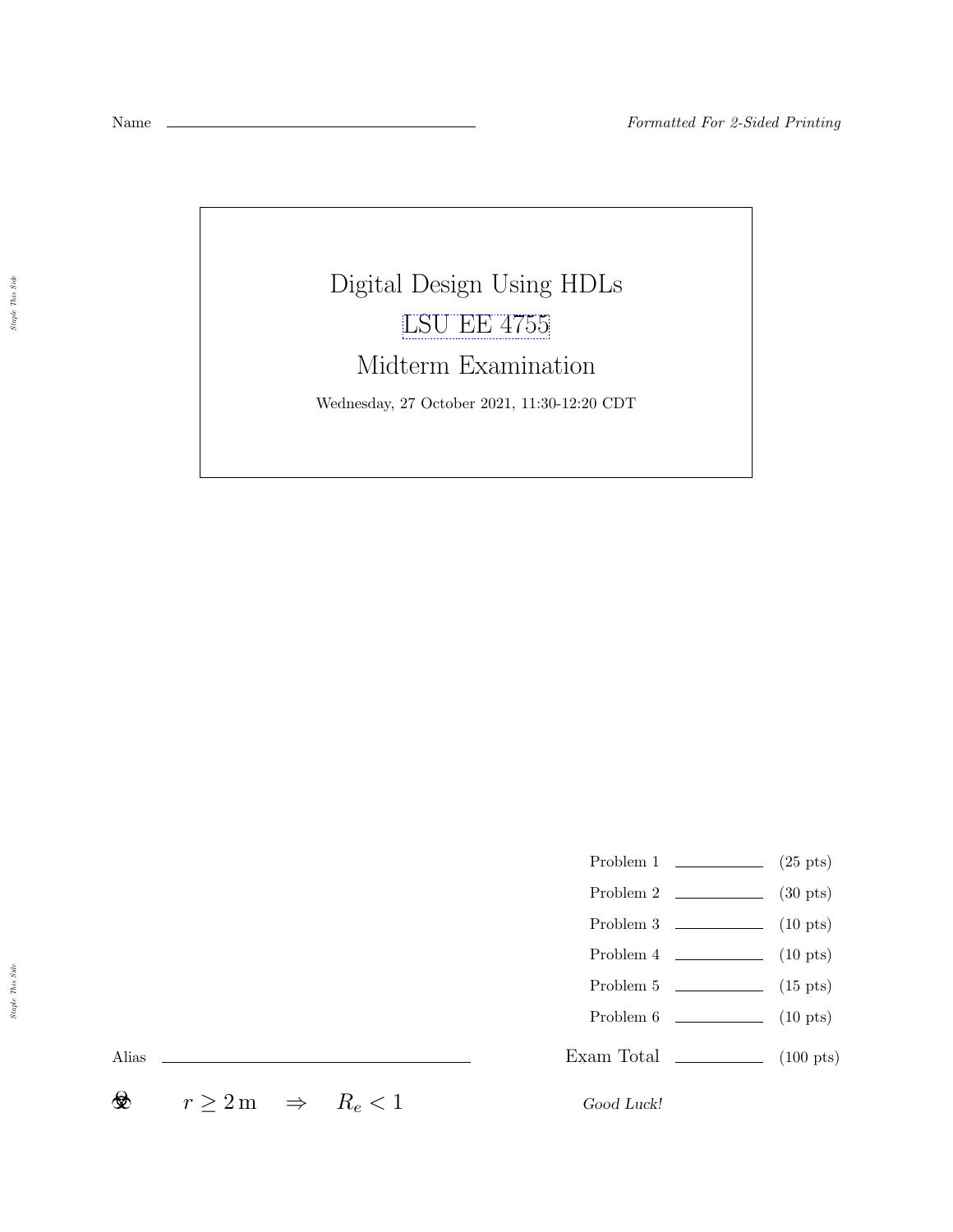Problem 1: [25 pts] Appearing in this problem are two variations on hardware that selects one of four inputs, i, based on the position of the least-significant 1 in a 4-bit quantity, fmt. This is similar to the hardware needed in the solution to Homework 2, except that here  $i[3]$  can be selected.

```
module nn sparse #( int w = 20 )
   ( output logic [w-1:0] o, input uwire [w-1:0] i[4], input uwire [3:0] fmt );
```
(a) Show the hardware that will be inferred for is0 and show that hardware after optimization.

uwire  $[w-1:0]$  is  $0 = \text{fmt}[0]$  ? i $[0]$  :  $\text{fmt}[1]$  ? i $[1]$  :  $\text{fmt}[2]$  ? i $[2]$  : i $[3]$ ;

Show inferred hardware.

Show optimized hardware. Hardware can be re-arranged to reduce delay.

Use only basic logic gates and multiplexors.

(b) Compute the cost and delay of the optimized hardware for  $\mathbf{is}0$  in terms of w. (That's w, not its default value.)

In terms of  $w$  cost is:

In terms of  $w$  delay is:

Staple This Side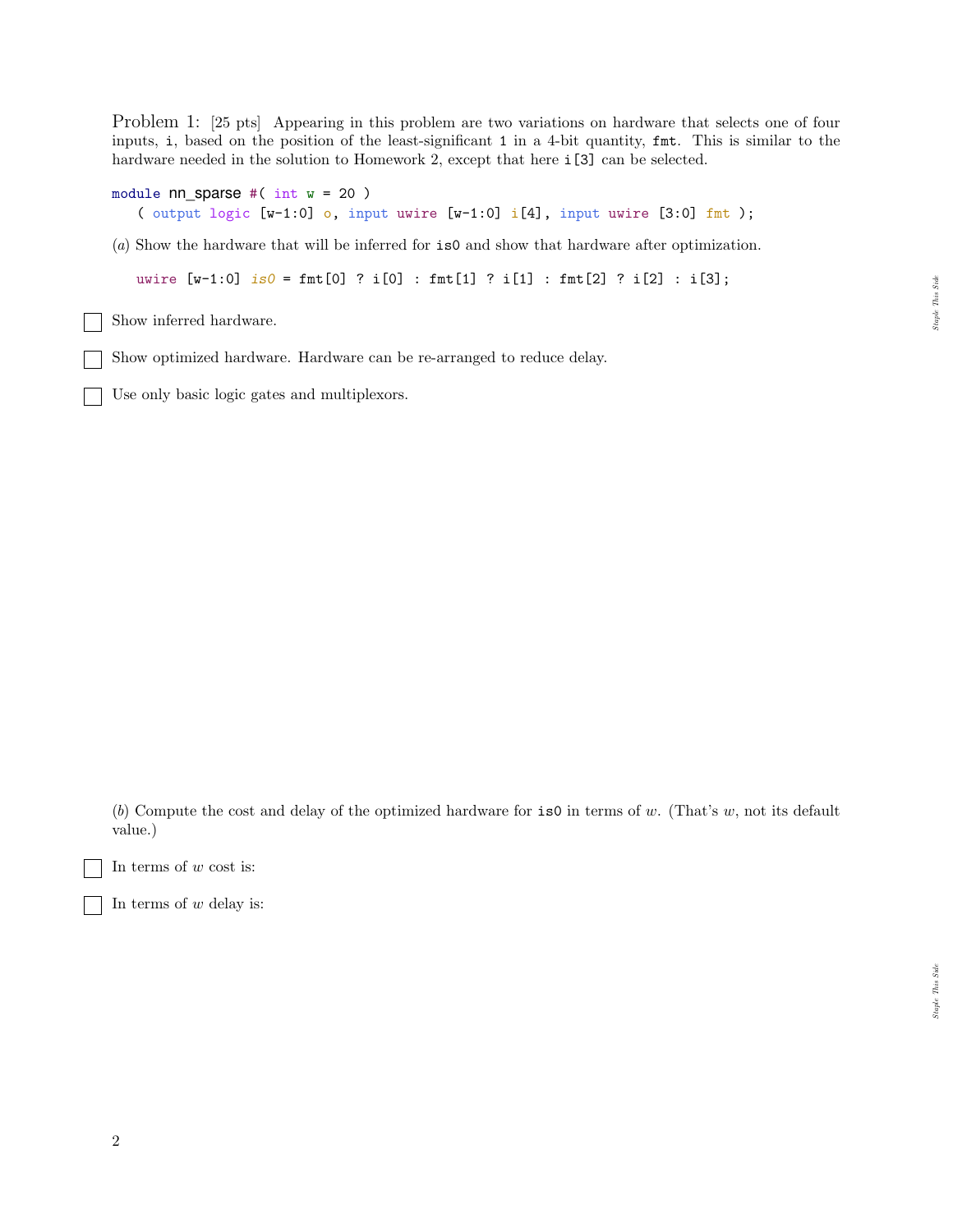(c) Appearing below is an alternative design. Net is0b will have the same value as is0. Show the hardware below before and after optimization. For isi0 do not show multiplexors after optimization. For is0b use two-input multiplexors (as many as needed).

```
uwire [1:0] isi0 = \text{fmt}[0] ? 0 : \text{fmt}[1] ? 1 : \text{fmt}[2] ? 2 : 3;
uwire [v-1:0] is 0b = i[isi0];
```
Show inferred hardware.

Show optimized hardware, optimize to reduce delay.

Use basic logic gates and  $\Box$  no muxen for isi0 and  $\Box$  two-input muxen (plus other logic) for is0b.

(d) Compute the cost and delay of the optimized hardware (from the previous part) in terms of w. (That's w, not its default value.)

In terms of  $w$  cost is:

In terms of  $w$  delay is: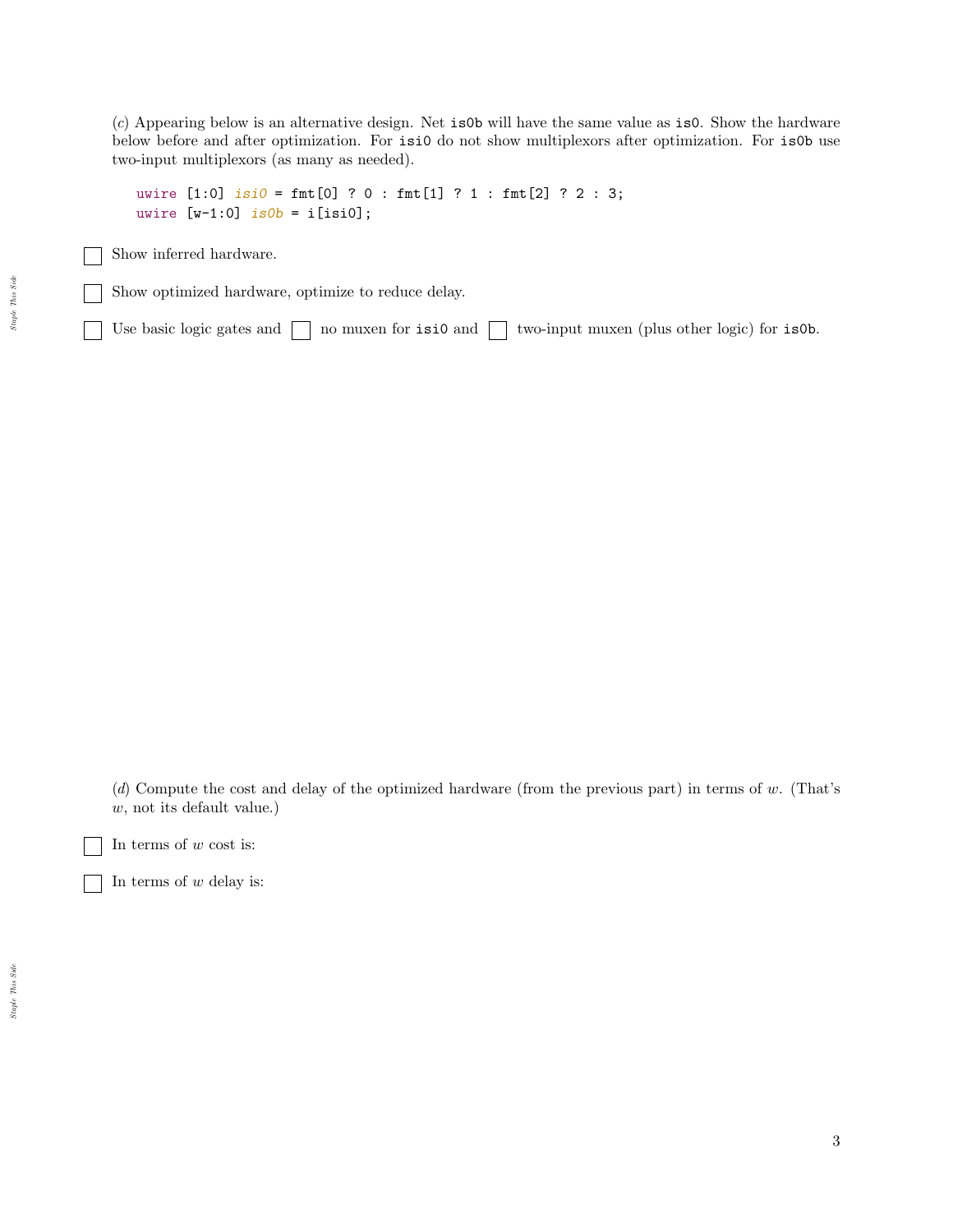Problem 2: [30 pts] The next\_dist4 hardware illustrated below consists of several duplicated pieces of hardware, one of which is circled. Call the circled hardware an ami unit (for add-minimum).



(a) Compute the cost and delay of the module using the simple model, and show the critical path on the illustration. Assume that the adder and comparison units are based on ripple adders.

Cost in terms of  $w$ :

Show critical path.  $\Box$  Delay in terms of w:

Account for any cascading ripple units.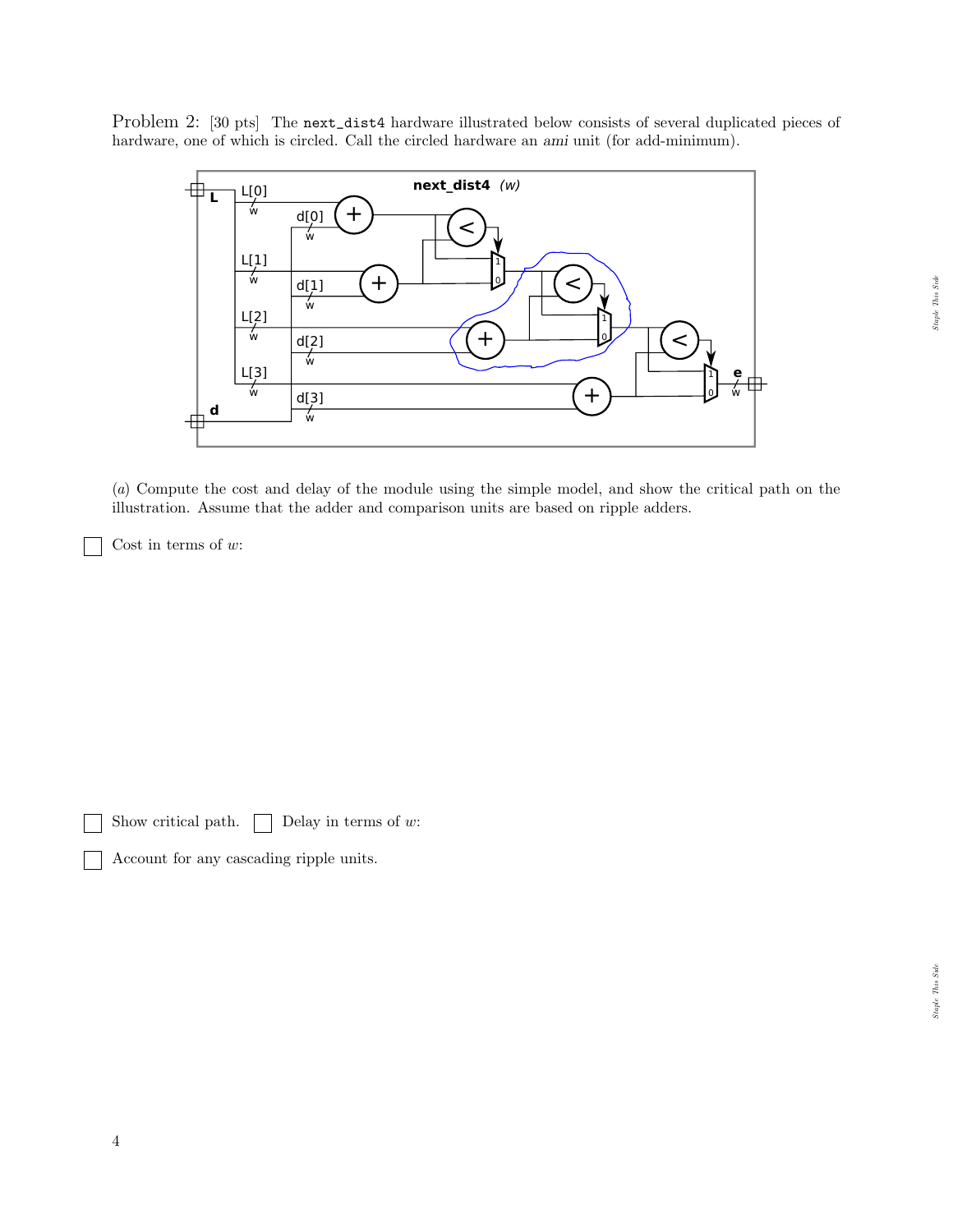(b) Appearing below are two incomplete modules, one is an ami module the other is the next\_dist4 module. Complete these modules to match the diagram using as many ami modules as needed. The ami module can use procedural or implicit structural code. The next\_dist4 module must instantiate and use ami modules but can contain procedural or implicit structural code.

Complete the next dist4 module using as many ami modules as needed.

Don't forget to  $\Box$  declare any intermediate objects that are used.

Noting that there are four adders and the width of each wire is  $\mathbf{w}$ ,  $\Box$  declare and use parameters appropriately.

```
module next dist4 #( int w = 12 )
   ( output uwire [w-1:0] e,
     input uwire [v-1:0] L[4], input uwire [v-1:0] d[4]);
```
endmodule

module ami

endmodule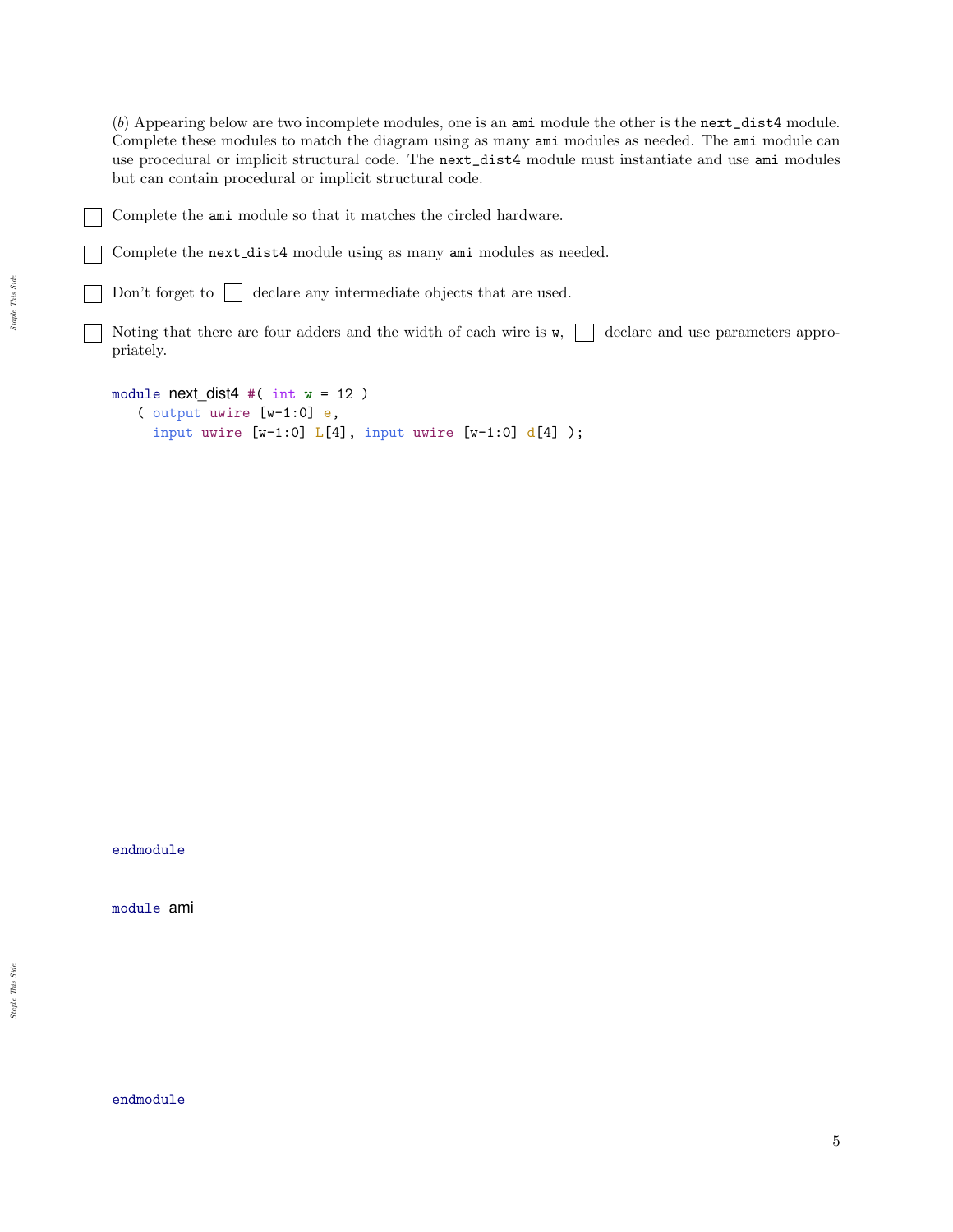$(c)$  Incomplete module next\_dist is a generalization of next\_dist4 to n elements per input. The module includes a generate loop. Use that loop to instantiate ami modules so that it performs the correct calculation. Keep the loop simple, don't try to fix the delay problem.

Complete module, taking advantage of the generate loop.

Be sure to instantiate ami modules,  $\Box$  connect the first ami correctly,  $\Box$  and don't leave e unconnected.

```
module next\_dist #( int n = 20, w = 12 )
   ( output uwire [w-1:0] e,
     input uwire [w-1:0] L[n], input uwire [w-1:0] d[n]);
   localparam logic [w-1:0] mv = \tilde{w}'(0); // Can use as input to first ami.
   uwire [w-1:0]
```
for ( genvar i=0; i<n; i++ ) begin

end

endmodule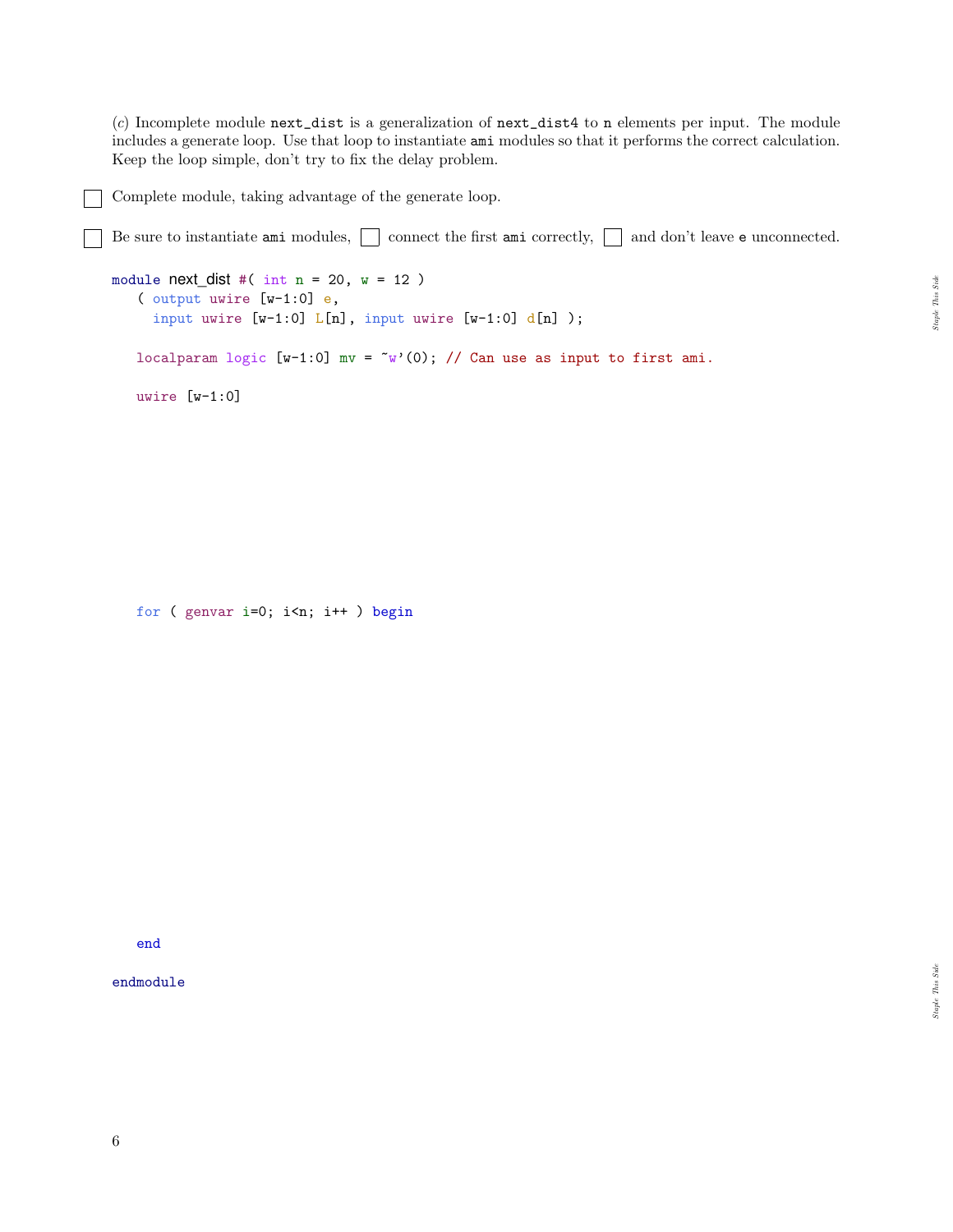Problem 3: [10 pts] Consider the with\_assign module below.

```
module with assign #( int w = 10 )
                    ( output uwire [v-1:0] g, input uwire [v-1:0] b, c);
  uwire [v-1:0] a, f;
   assign g = f \mid c; // Line 1
   assign f = a * c; // Line 2
   assign a = b + c; // Line 3
```
## endmodule

(a) Why might the module confuse or annoy humans?

with assign could be confusing because:

(b) The module makes extra work for simulators too. Suppose that the input values to with\_assign, b and c, change at  $t = 10$ . About how many times will each line below execute in a worst-case scenario? Don't waste time looking for a precise answer.

About how many times does each line execute?  $\Box$  Explain.

(c) Complete the sans\_assign routine below so that it does the same thing as with\_assign but is less confusing and less work for simulators.

Complete routine below. (Yes, it's easy but not trivial.)

```
module sans_assign #( int w = 10 )
                    ( output uwire [w-1:0] g, input uwire [w-1:0] b, c);
  uwire [w-1:0] a, f;
   always_comb begin
```
end endmodule

Why does sans\_assign make less work for the simulator than with\_assign?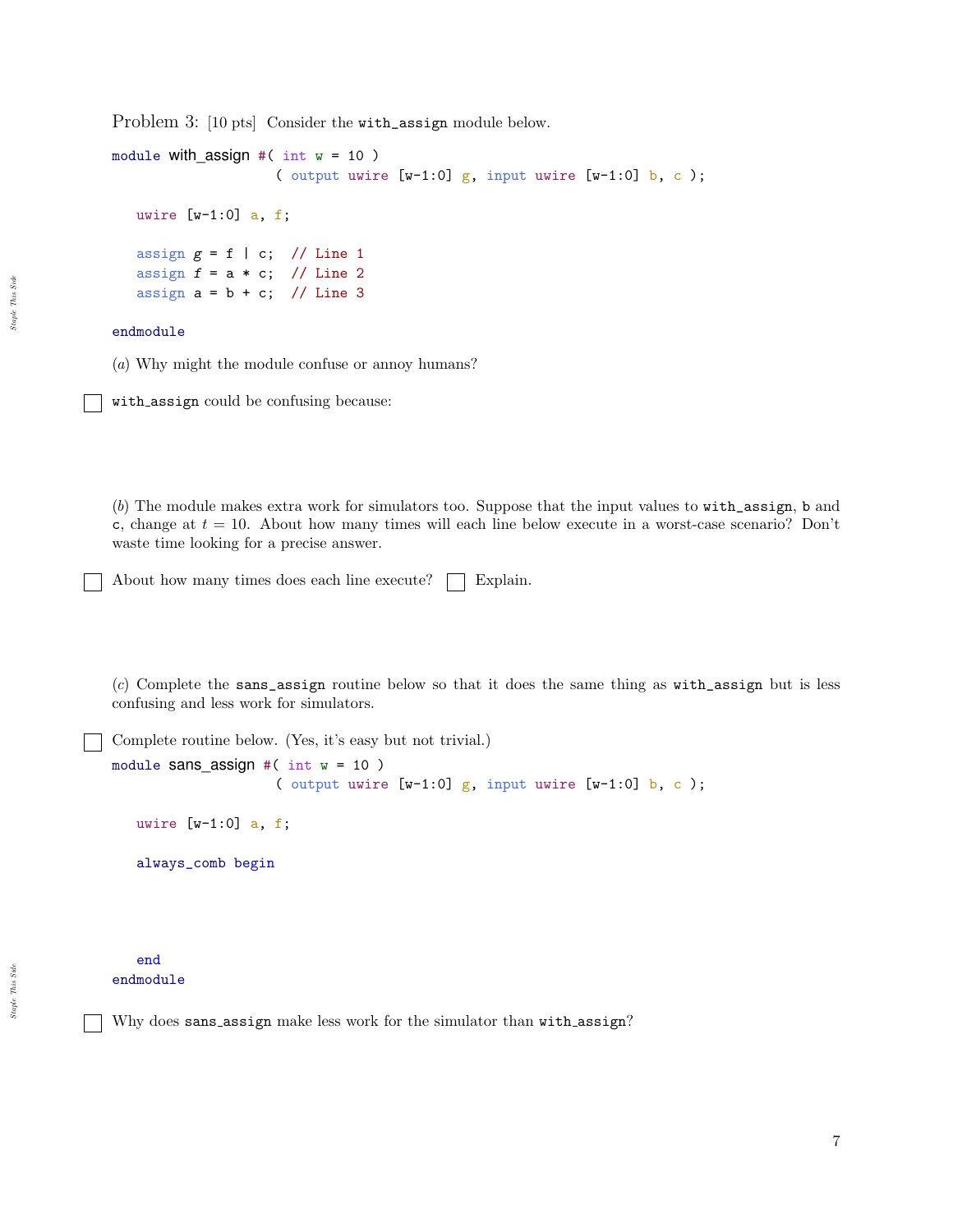Problem 4: [10 pts] Appearing below is an ordinary multiplier, followed by a multiplier that is naïvely designed to take advantage of special cases (first operand is 0 or 1), followed by a module that instantiates both.

```
module mult \#( int w = 32 )
            ( output logic [w-1:0] p, input uwire [w-1:0] a, b);
   always_comb p = a * b;
endmodule
module mult 1a \#( int w = 32 )( output logic [w-1:0] p, input uwire [w-1:0] a, b);
  always_comb begin
     if ( a == 0 ) p = 0;
     else if (a == 1) p = b;
     else p = a * b;
  end
endmodule
module nm #( int w = 32, logic [w-1:0] c = 12)
          ( output uwire [w-1:0] prods[4], input uwire [w-1:0] a[4], b[4]);
  mult #(w) m1 ( prods[0], a[0], b[0] );
  mult #(w) m2 ( prods[1], c, b[1] );
  mult_1a #(w) ma1( prods[2], a[0], b[0] );
  mult_1a #(w) ma2( prods[3], c, b[1] );
endmodule
```
Explain why m1 will be faster (lower delay) than ma1, even when possible values of a[0] include 0, 1, and other values. Assume good synthesis programs.

How will the cost and performance of  $m2$  and  $m2$  compare (to each other) using good synthesis programs? That is,  $\Box$  which should be chosen when delay is the only concern and,  $\Box$  which of the two should be chosen when cost is the only concern. The answer should not depend on any particular value of c.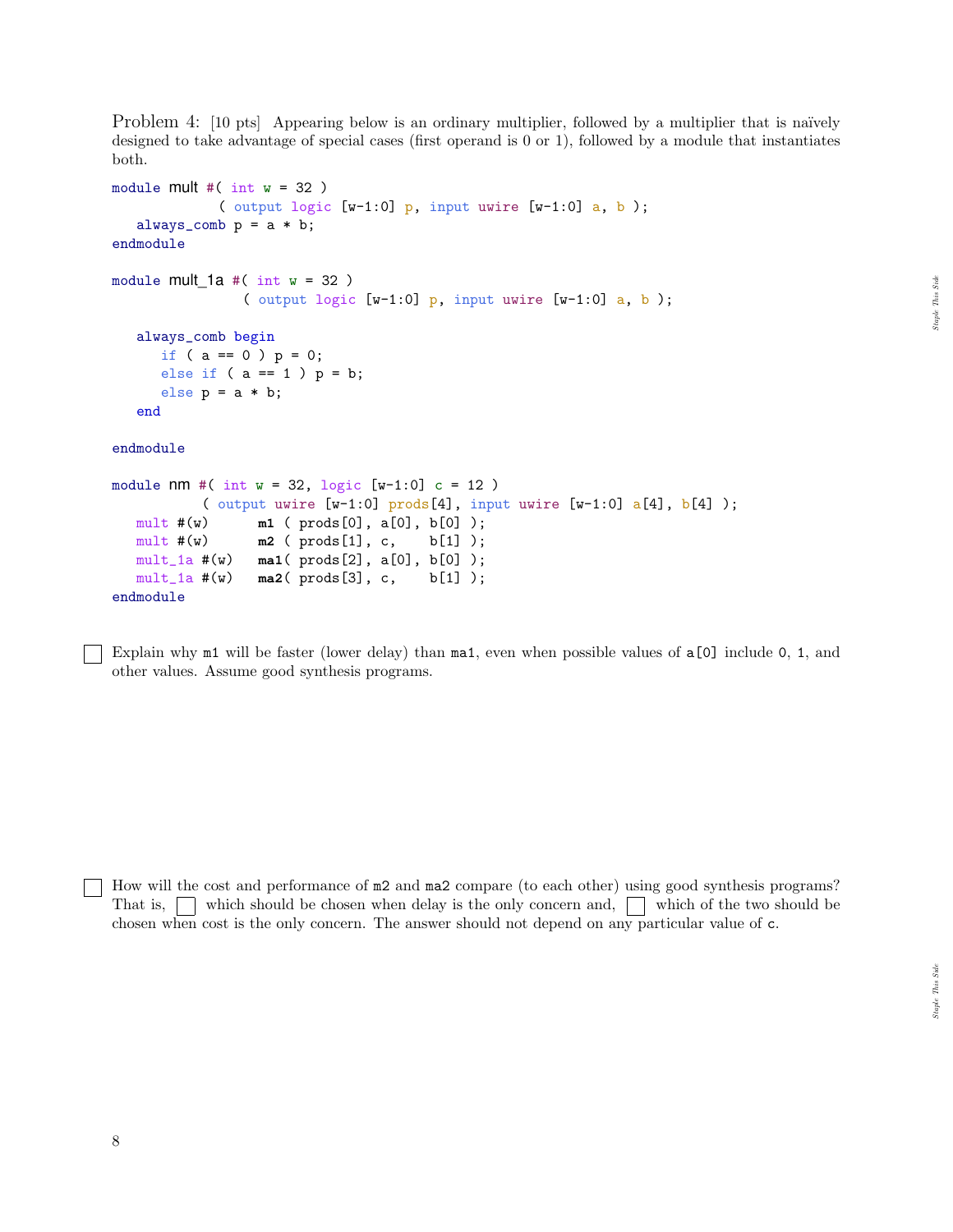Problem 5: [15 pts] Answer the following questions about Verilog syntax and semantics.

(a) Appearing below are four variations on a multiplier with a constant input. Most have errors that would prevent them from compiling. For each indicate whether there is an error, and if so, what the error is and a minimal fix.

Module is  $\bigcap$  correct or  $\bigcap$  has the following error and fix: module mult\_2a #( int  $w = 32$ , logic [w-1:0] a = 12) ( output uwire  $[w-1:0]$  p, input uwire  $[w-1:0]$  b); if (  $a == 0$  )  $p = 0;$ else if  $(a == 1)$   $p = b;$ else  $p = a * b;$ endmodule Module is  $\bigcap$  correct or  $\bigcap$  has the following error and fix: module mult  $2b \#( int w = 32, logic [w-1:0] a = 12 )$ ( output uwire  $[w-1:0]$  p, input uwire  $[w-1:0]$  b); always\_comb begin if  $(a == 0)$   $p = 0;$ else if  $(a == 1) p = b;$ else  $p = a * b;$ end endmodule Module is  $\bigcirc$  correct or  $\bigcirc$  has the following error and fix: module mult  $2c \#( int w = 32, logic [w-1:0] a = 12 )$ ( output uwire  $[w-1:0]$  p, input uwire  $[w-1:0]$  b); if (  $b == 0$  )  $p = 0;$ else if ( $b == 1$ )  $p = a;$ else  $p = a * b;$ endmodule Module is  $\bigcap$  correct or  $\bigcap$  has the following error and fix: module mult  $2d \#( int w = 32, logic [w-1:0] a = 12 )$ ( output uwire  $[w-1:0]$  p, input uwire  $[w-1:0]$  b); if ( $a == 0$ ) assign  $p = 0$ ; else if  $(a == 1)$  assign  $p = b$ ; else assign p = a \* b;

endmodule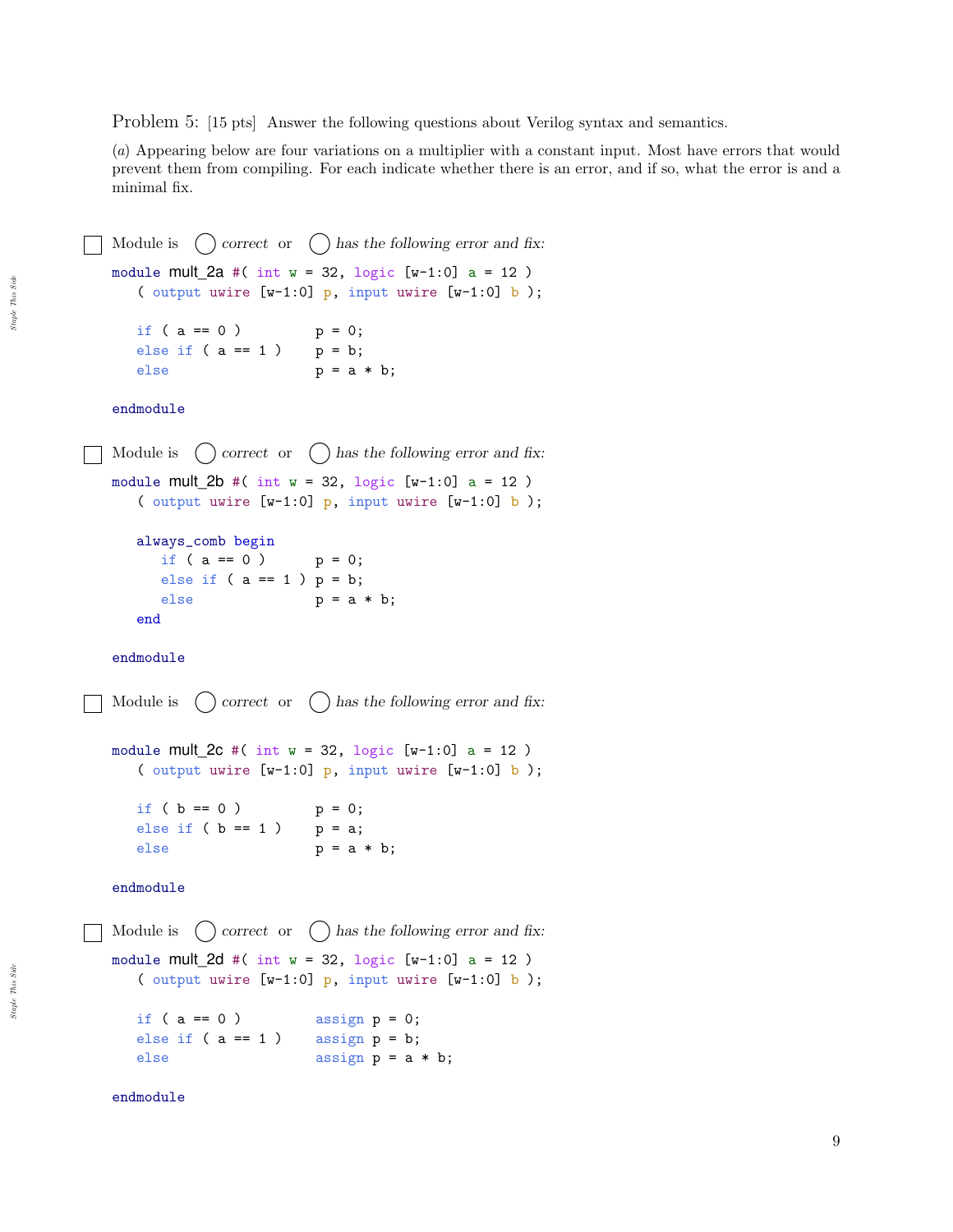(b) Show the values of b and c where requested below.

module assortment; logic [15:0] a; logic [0:15] b; logic [16:1] c; initial begin  $a = 16$ 'h1234;  $b = a;$  $c = a;$ // Show value of b and c after line above executes: #1; // Not really needed. for ( int i=0;  $i$ <16;  $i$ ++ )  $b[i] = a[i];$ // Show value of b after line above executes:

end endmodule